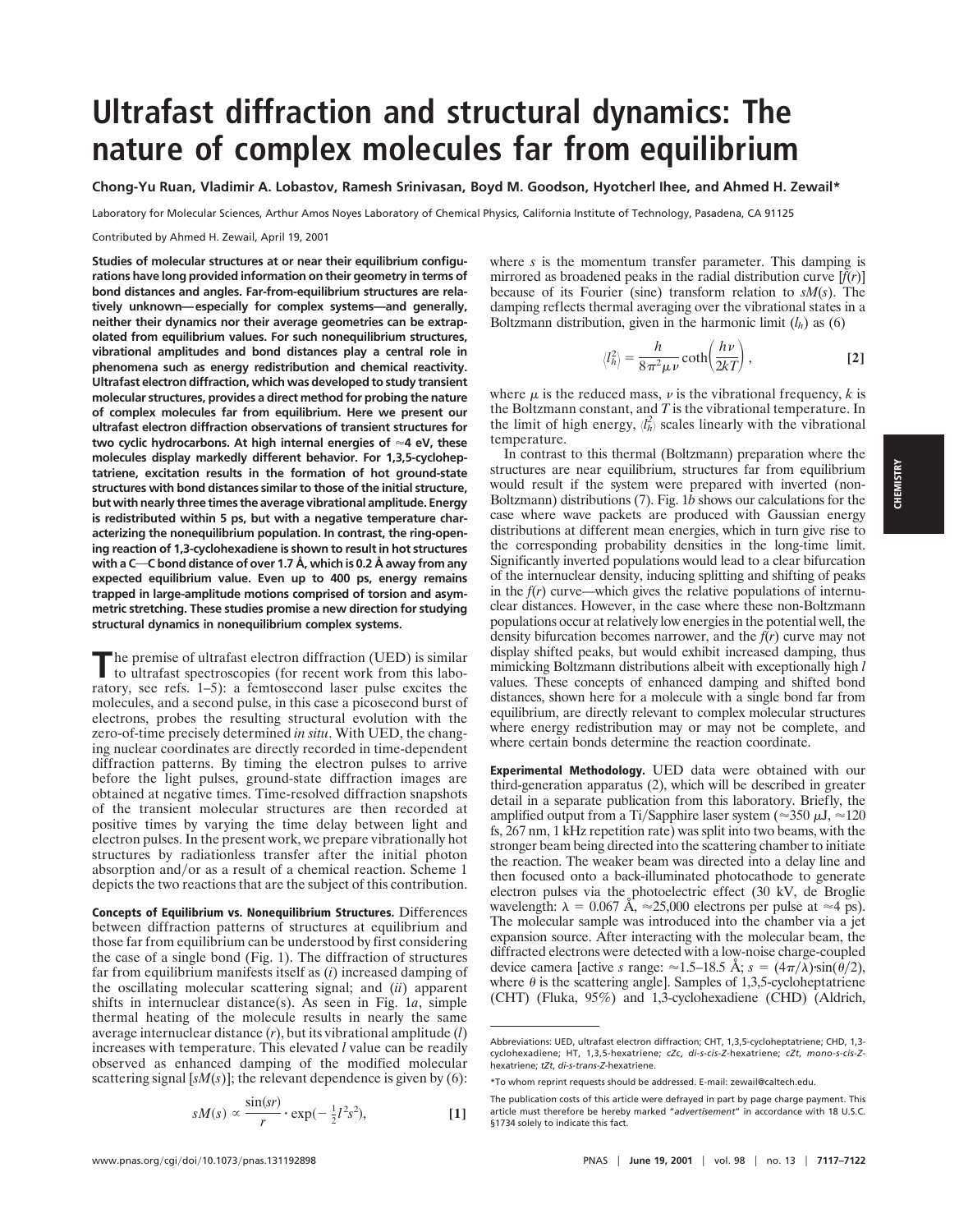

97%) were degassed with several freeze-pump-thaw cycles, and high-purity xenon (Spectra Gases, 99.999%) was used as an atomic reference gas (8). The nozzle temperature for the diffraction experiments was maintained at 130 and 120°C for CHT and CHD, respectively. To establish the point of reference for temporal studies, the zero of time was determined via photoionizationinduced lensing (9) of the undiffracted electron beam by using CF3I gas (Aldrich, 99%).

**Data Processing and Analysis.** Two-dimensional diffraction images acquired at varying time delays were radially averaged to generate one-dimensional total intensity curves, from which experimental *sM*(*s*) curves were calculated (6). To highlight the structural changes occurring over the course of the reaction, time-dependent difference curves were generated by subtracting a reference diffraction signal (obtained at negative time) from the signals at positive times. As they contain equal but opposite contributions from the parent and product structures, difference curves permit the relative parent and product fractions to be determined at each point in time (10). Finally, to isolate the contribution from the product structures, product-only curves were generated by adding the appropriately scaled parent diffraction signal to the difference curves, thereby canceling out the parent component in each curve (11).

By using *ab initio* or previously available experimental structural parameters, geometrically consistent molecular models were constructed, from which theoretical *sM*(*s*) curves were derived. A Monte Carlo sampling procedure was then applied to seek out structures corresponding to  $\chi^2$  minima in configuration space, followed by least-squares refinement of the structures. Vibrationally excited structures were modeled by correcting for the increased *l* values; *l* values for thermally equilibrated structures were either estimated with the ASYM40 program (12) or extrapolated to high temperatures by using empirical equations (13, 14). Extrapolated *l* values were also used to relate *re* (the equilibrium internuclear distance at the potential minimum), to  $r_a$  (the internuclear distance measured by electron diffraction), by using the equation:

$$
r_a \approx r_e + \frac{3}{2} a \cdot l^2 + dr - \frac{l^2}{r_e},
$$
 [3]



**Fig. 1.** Calculated diffraction curves for a single bond in two regimes: Boltzmann distribution and non-Boltzmann distribution. Shown on the *Left* are probability densities of the single bond distance, and on the *Right* are the resulting molecular scattering signals [*sM*(*s*)] and radial distribution curves [*f*(*r*)]. (*a*) Thermal (Boltzmann) vibrational population at low temperature (blue) and at a much higher temperature (red). Increased temperature results in broadening of the *f*(*r*) curve and damping of the *sM*(*s*) curve. (*b*) Inverted (non-Boltzmann) vibrational populations modeled with Gaussian distributions. Low-lying inverted populations (red) will cause broadening of the *f*(*r*) curve and damping of the *sM*(*s*) curve similar to the Boltzmann case above. Higher-lying populations (green) can lead to outright bifurcation of the internuclear density and significant changes in the frequency components of the *sM*(*s*) scattering signal.

where *a* is the anharmonicity constant for the bond, and *dr* is a small correction for centrifugal distortion (6).

## **Results and Discussion**

**Ground State.** Fig. 2 shows typical ground-state diffraction images for CHT and CHD and the corresponding structures. Differences between the ring patterns of the two species are evident even in the two-dimensional images, demonstrating the high sensitivity and resolution of our third-generation UED apparatus (2). The major peaks in the  $f(r)$  curves reflect relative populations of various C—C distances (in CHT, for example, covalent distances occur at  $\approx$  1.4 Å, second-nearest neighbor at  $\approx$  2.5 Å, and third-nearest neighbor at  $\approx$  3.0 Å). The *f*(*r*) curve for CHD clearly shows much lower density of third-nearest neighbor C·C distances compared with CHT. Both curves are in good agreement with previous results obtained with conventional electron diffraction (15, 16) and with our own *ab initio* predictions.

**Structural Dynamics of CHT.** On excitation, CHT undergoes an ultrafast hydrogen shift (17–20), but with subsequent reformation of CHT at high internal energy. Except for their relative intensities,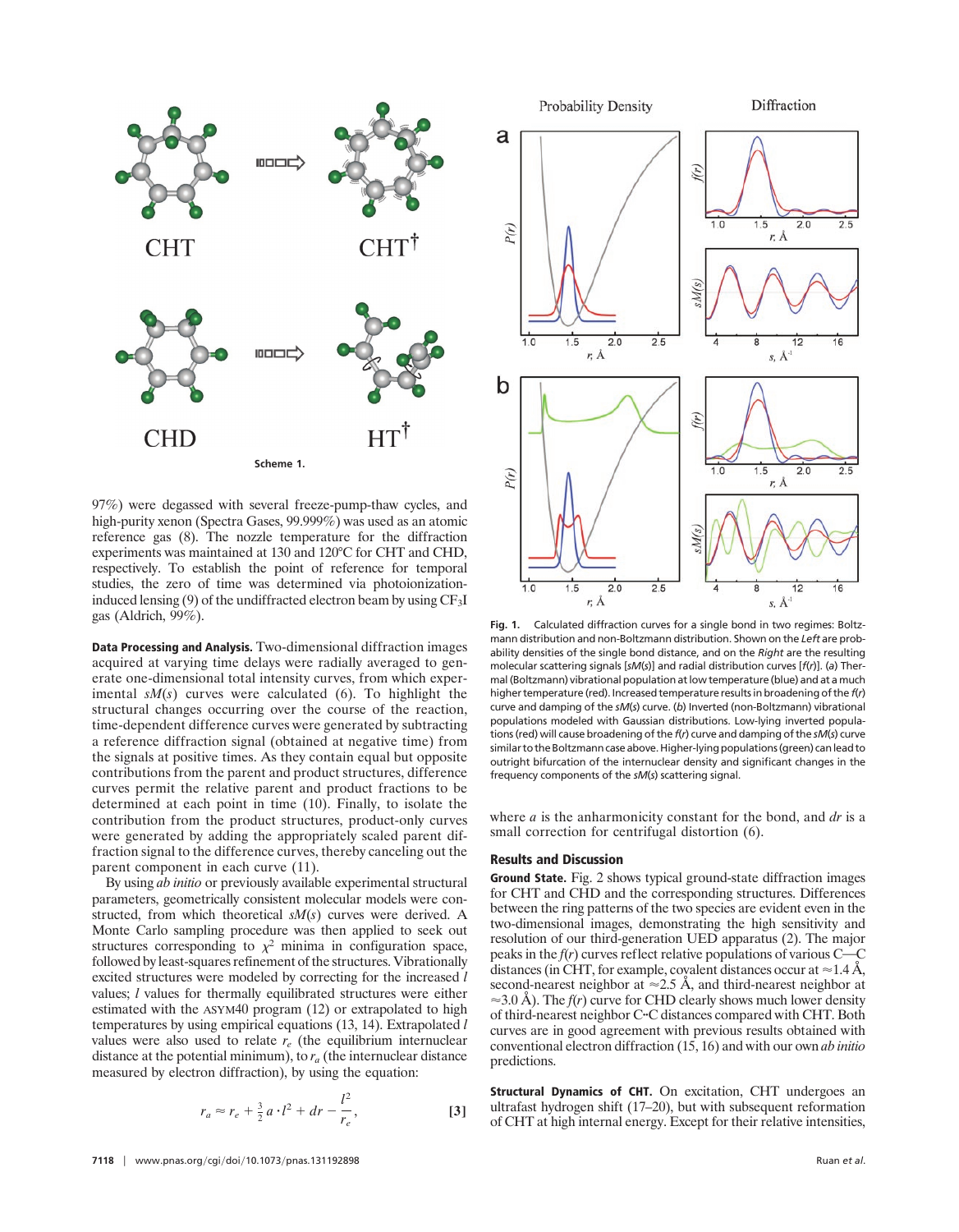

**Fig. 2.** Observed ground-state diffraction images and corresponding *f*(*r*) curves for CHT (*a*, *b*) and CHD (*c*, *d*). The vertical lines in *b* and *d* approximate the relative contributions from various internuclear pairs; the height of each line scales with  $(Z_iZ_j)^2/r_{ii}$  multiplied by the degeneracy, where *Z* is the nuclear charge and *rij* is the internuclear distance. The major bond distances (covalent C-C, second nearest-neighbor C--C, and third nearest-neighbor C-C) are shown above the corresponding *f*(*r*) peaks.

all of the product-only  $sM(t; s)$  curves were nearly indistinguishable. Fig. 3 shows the experimental *sM*(*s*) curve averaged from 75 to 400 ps, along with theoretical curves with the same internuclear distances as those of the initial structure (15), but with varying *l* values. It is evident that the experimental curve is significantly more damped than the theoretical curve (for the initial structure) at 403 K, clearly establishing the ''hotness'' of product CHT. If the initially deposited energy (107 kcal/mol) were equipartitioned among the CHT modes (21) with a Boltzmann distribution within their vibrational levels (see Fig. 1*a*), the molecule would have an internal temperature of  $\approx$  2,200 K (per mode). However, the poor fit of this thermalized model with our experimental data precludes Boltzmann vibrational distributions.

Indeed, excellent agreement is obtained between experiment and theory with *l* values whose mean is nearly three times that at equilibrium, indicating a non-Boltzmann distribution in the vibrational levels. This dramatic increase in the vibrational amplitudes compared with those resulting from a Boltzmann assumption suggests that the hot (product) structure can be characterized by a negative temperature, wherein the upper vibrational levels have higher population than the lower levels. Note the similarity in frequency components between the theoretical *sM*(*s*) curve for the equilibrium structure (at 403 K) and the experimental curve, indicating that internuclear distances (in the product) are nearly identical to those at equilibrium, in turn implying nearly complete energy redistribution.

Fig. 4 shows the structural evolution of the CHT product, obtained by fitting the growing intensity of the *sM*(*t; s*) curves with increasing time delay. Previous ultrafast spectroscopic studies (see, for example, ref. 18) have suggested that conical intersections are responsible for the ultrafast formation of product in tens to hundreds of femtoseconds. However, our structural dynamics studies indicate that the hot structure must be formed on a time scale of  $16 \pm 3$  ps. This longer time scale implies that the product is formed via an avoided crossing or by longer-lived trajectories on the excited surface that involve intramolecular vibrational-energy redistribution; see below. This is not surprising, as other studies on the femtosecond time scale (see, for example, refs. 22–24) have shown the existence of a distribution of femtosecond and picosecond trajectories as molecules traverse a complex energy landscape. If all trajectories were on the femtosecond time scale and we were merely observing picosecond energy redistribution, our *sM*(*s*) curves would have revealed structural changes as a function of time. On the other hand, if the structure were that of the excited state, the vibrational temperture would be much lower than that indicated above. It should be noted that UED probes the changes of *all* nuclear coordinates, and therefore the dynamics reported here are directly relevant to global structural changes in the molecule. In contrast, spectroscopic studies reported for the gas phase (ref. 18; femtoseconds) and condensed phase (ref. 17;  $26 \pm 10$  ps) monitor state populations. The roles of the solvent and intramolecular relaxation must be disentangled before direct comparisons can be made with our results of the isolated reaction dynamics.

**Structural Dynamics of CHD.** In reactive systems, where bonds are broken and formed, the partitioning of energy may result in its localization in certain bonds associated with the reaction coordinate. Indeed, we observed incomplete energy partitioning even up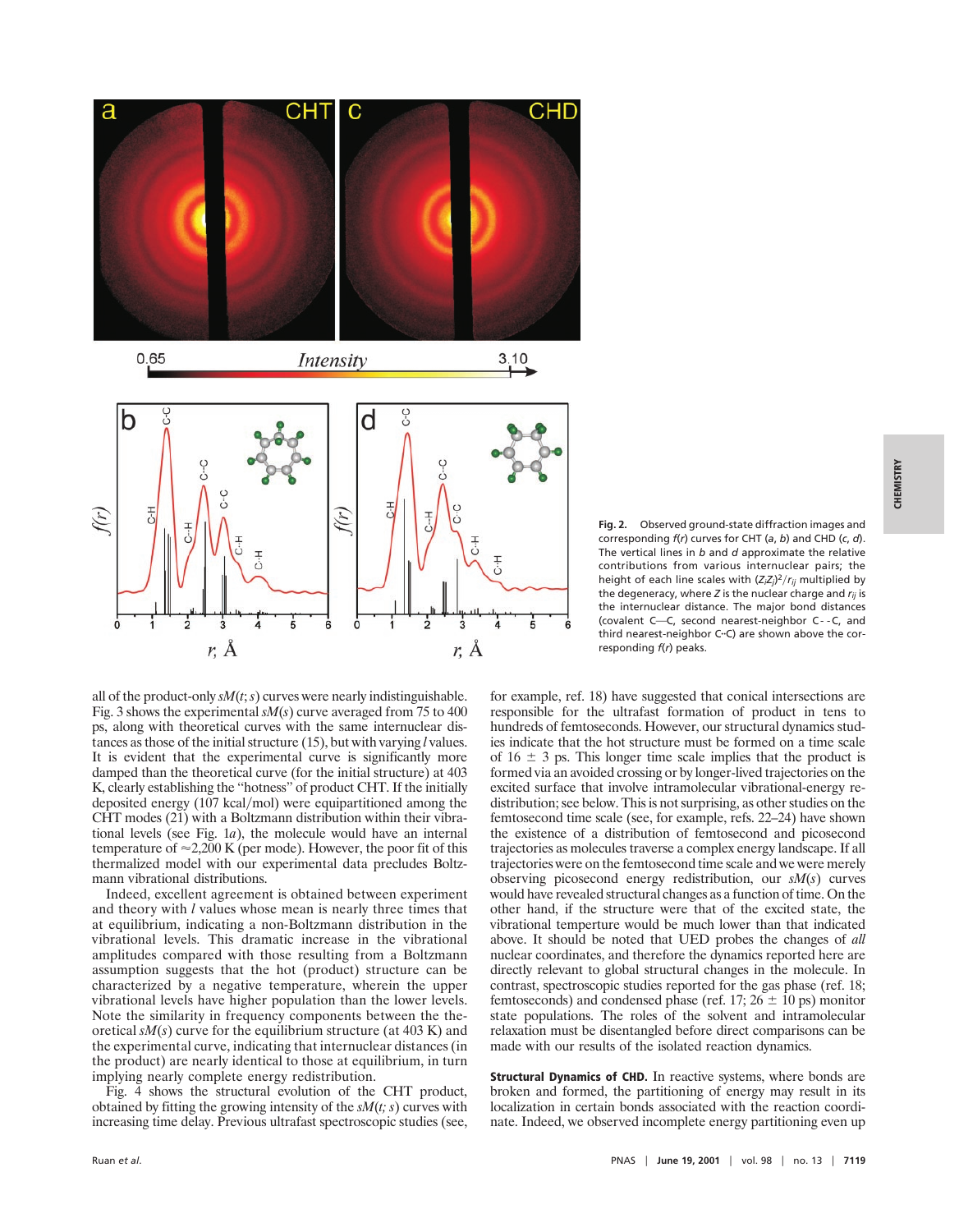



**Fig. 3.** UED of CHT: product-only *sM*(*s*) curves. The (green) experimental curve averaged from 75 to 400 ps is shown, along with corresponding theoretical curves for the equilibrium structure at 403 K (black), the Boltzmann averaged structure at  $\approx$  2,200 K (blue), and a non-Boltzmann structure with a mean *l* value nearly three times that at 403 K (red). For details of structural analysis, see text. The *Inset* shows the *f*(*r*) curves for the initial structure at 403 K (*Top*) and the hot CHT structure at a negative temperature (*Bottom*; see text). Note the significant broadening of the *f*(*r*) peaks in the hot structure.

to 400 ps in hot 1,3,5-hexatriene (HT), formed by the ultrafast ring opening of CHD (25–28). Fig. 5 shows the evolution of radial distribution curves for the ring-opening reaction of CHD. The product-only HT diffraction curves were significantly damped at all time points [manifested as peak broadening in the *f*(*t*; *r*) curves], indicating the vibrationally hot nature of the product structure; however, unlike CHT, new peaks appear in *f*(*r)*. Shown below the experimental data in Fig. 5 are theoretical  $f(r)$  curves for three hot conformers of HT (labeled *cZc*, *cZt*, and *tZt* with respect to the conformation of torsion angles about the  $C-C$  single bonds; see Fig. 6). Close inspection of the experimental  $f(t; r)$  curves reveals greater similarity to the theoretical *cZc* curve than to that of the lower-energy *tZt* conformer. Furthermore, an anomalous peak at  $\approx$  1.7 Å can be seen as a shoulder in all of the experimental  $f(t; r)$ curves; the presence of this peak, which is about 0.2 Å away from expected equilibrium C—C distances, was found to be reproducible in repeated diffraction experiments.

Least-squares refinement of the structural parameters yielded a HT molecular structure at each time slice; to locate the global minimum, Monte Carlo techniques were first applied for searching the configuration space, and finally the structure at each time represents the average over the local minima closest to the global minimum. These HT structures showed no *tZt* character, but consistently manifested a configuration intermediate between *cZc* and *cZt*, far removed from a thermally equilibrated conformer distribution of  $\approx$ 41% *tZt*,  $\approx$ 45% *cZt*, and  $\approx$ 14% *cZc* at 2,100 K (estimated from *ab initio* calculations of the conformer energies). Moreover, the  $\approx$ 1.7 Å peak observed in the *f(t*; *r*) curves was

the reaction of CHT and CHD, respectively.

assigned to one  $C-C$  single bond in  $HT$ —a highly nonequilibrium value for a C—C internuclear separation. The remarkable departure from the predicted equilibrium conformation, together with the unusual C-C bond length, confirms the far-from-equilibrium nature of the HT structure.

The hot HT structure is formed with a time constant of 32  $\pm$ 2 ps (Fig. 4) and remains virtually unchanged over the course of the experiment (400 ps) as shown in Fig. 5. Time-averaged values for selected structural parameters are summarized in Table 1, along with corresponding *ab initio* values for the three HT conformers. The persistence of this far-from-equilibrium structure even up to 400 ps indicates that unlike CHT, energy partitioning within HT is slow with respect to both the rate of product formation and the time scale of the UED experiment. The existence of a *cZc*-like conformation clearly indicates an inverted population on the potential energy surface (projected along the coordinate of torsional motion), with significant density at the classical turning points; this coherent nuclear motion is shown schematically in Fig. 6. Moreover, the  $\approx$ 1.7 Å distance assigned to a C—C bond would require  $\approx$  15 kcal/mol of the available  $\approx 90$  kcal/mol to be deposited in that C—C bond (assuming a simple Morse oscillator model), providing further evidence for an inequitable partitioning of energy. Note that if energy partitioning were indeed complete, then each of the 36 modes in HT would have  $\approx 2.5$  kcal/mol.

Coexistence of the two structural features—an inverted torsional conformation and a stretched  $C-C$  bond—over time strongly suggests a long-lived, low-frequency hybrid motion comprised of both torsion and asymmetric stretching of the carbon skeleton. Conceptually, one may picture that as the molecule oscillates between the turning points of the potential well (Fig. 6), the stretched C $\sim$ C distance is shifted continuously from one C $\sim$ C single bond to another, and at the turning points, the torsional energy is partially stored in the  $C-C$  bond stretch. That this far-from-equilibrium structure lasts for over 400 ps suggests a bottleneck in energy transfer from the inferred hybrid motion to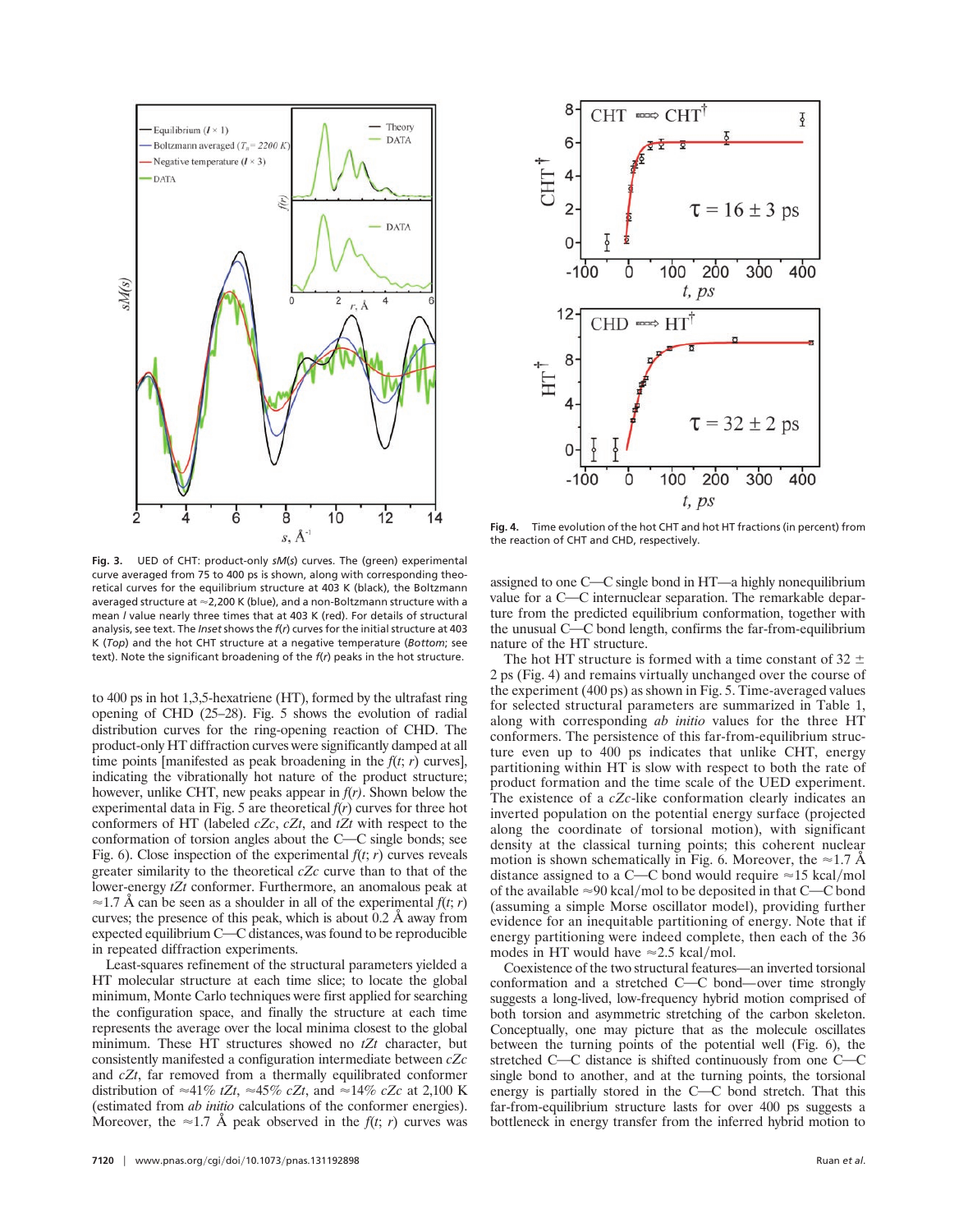

**Fig. 5.** UED of CHD: time-resolved formation of hot HT structures after the ring opening of CHD. (*a*) Fourier-filtered *f*(*t; r*) curves showing product evolution; note the shoulder at '1.7 Å. (*b*) *Top*: *ab initio* f(*r*) curve (red) for the CHD parent structure at 403 K. *Middle*: comparison of selected experimental product-only *f*(*t*; *r*) curves (blue) with corresponding structural fits (green). *Bottom*: *ab initio* f(*r*) curves (red) for the three HT conformers (extrapolated to 2,100 K) and for hot CHD (extrapolated to 2,400 K) shown for comparison. These temperatures were estimated from frequencies reported in refs. 36 and 37, respectively. The vertical arrows indicate the peak at  $\approx$  1.7 Å, which is present in all experimental curves, but which is absent in the *ab initio* f(*r*) curves of the three HT conformers.

other (higher frequency) modes, after the initial energy deposition. This energy localization could result from a mismatch in the frequencies of the coherent modes compared with all other modes (at these high internal energies). It is interesting to note here that torsional modes of this type have been isolated in dynamical calculations of polypeptides (29).

Ultrafast spectroscopic studies of the CHD ring opening reaction have suggested contrasting time scales for the formation of the HT product—tens to hundreds of femtoseconds (26–28) and  $6 \pm 1$  ps (25)—with the presence of conical intersections invoked to rationalize the ultrafast time scales. The initial preparation of CHD is to the  $S_2$  excited state; the  $S_2/S_1$  conical intersection is along the readily accessible symmetric path (see below) and gives rise to femtosecond

dynamics. Accordingly, the crossing/avoided-crossing to the ground state  $(S_0)$  determines the longer picosecond time scale of the dynamics. It is interesting to note that, although we found virtually no contribution from hot CHD in the HT product diffraction patterns (despite our sensitivity to hot ''parent'' structures in CHT), static condensed-phase experiments have reported a  $60/40$  branching ratio for the CHD reformation/ring-opening pathways (30). This near absence of hot parent structures, along with the long time observed by UED for ring opening, signifies the crucial role played by the solvent (in contrast to the isolated molecule) in redirecting the fate of the reaction. For instance, the increased steric hindrance to ring opening in the solvent may favor the reformation of CHD over ring opening. Moreover, the solvent can induce slight pertur-

|  |  |  |  |  |  | Table 1. Selected refined structural parameters for the far-from-equilibrium HT structure |  |
|--|--|--|--|--|--|-------------------------------------------------------------------------------------------|--|
|--|--|--|--|--|--|-------------------------------------------------------------------------------------------|--|

| Structural parameter | Mean value*      | $\sigma$ <sub>mean</sub> | $\sigma$ fit <sup>‡</sup> | cZc <sup>§</sup> | cZt <sub>8</sub> | tZt§        |
|----------------------|------------------|--------------------------|---------------------------|------------------|------------------|-------------|
| $r(C1=C2)$           | 1.29 Å           | $0.06$ $\AA$             | $0.04\,\text{\AA}$        | 1.338 Å          | 1.342 Å          | 1.342 Å     |
| $r(C2-C3)$           | 1.40 Å           | $0.10 \text{ Å}$         | $0.02 \text{ Å}$          | 1.471 Å          | 1.453 Å          | 1.452 Å     |
| $r(C3=CA)$           | 1.41 Å           | $0.08\,\text{\AA}$       | $0.04\,\text{\AA}$        | 1.350 Å          | 1.353 Å          | 1.355 Å     |
| $r(C4-C5)$           | $1.71 \text{ Å}$ | $0.05 \text{ Å}$         | $0.02 \text{ Å}$          | 1.471 Å          | 1.465 Å          | 1.452 Å     |
| $r(C5=CO)$           | 1.32 Å           | $0.04\,\text{\AA}$       | $0.03 \text{ Å}$          | 1.338 Å          | $1.341 \,\AA$    | 1.342 Å     |
| $\phi_1$ (C1C2—C3C4) | $84^\circ$       | $41^{\circ}$             | $11^{\circ}$              | $35.5^\circ$     | $-174.7^{\circ}$ | $180^\circ$ |
| $\phi_2$ (C3C4-C5C6) | $15^{\circ}$     | $22^{\circ}$             | $11^{\circ}$              | $35.5^\circ$     | $37.7^\circ$     | $180^\circ$ |

\*Structural parameters obtained from averaging over all time points.

†Standard deviation (spread) of the mean value.

‡Standard deviation (error) of the least-squares fit.

§Structural parameters for the HT conformers, calculated by using *ab initio* methods (38) (B3LYPy6-311G\*\* basis set), shown for comparison.